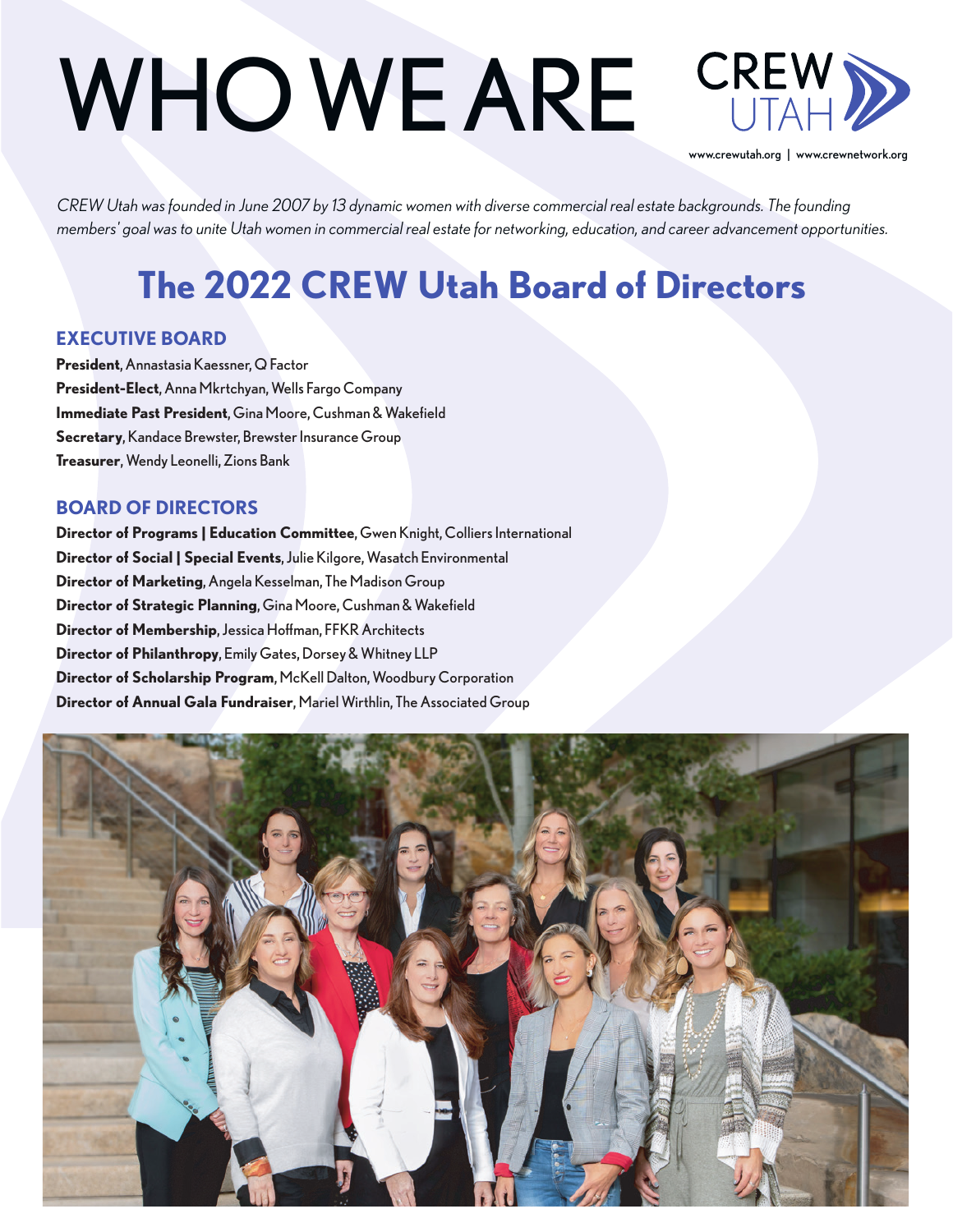

**WHY CREW UTAH?**

#### **LEARN**

- Monthly lunch events (presentations from industry experts to increase business opportunities, offer insight from developer perspectives, and stay informed of industry trends)
- Personal/professional development training
- Leadership opportunities
- CREW Network industry benchmark studies and white papers

*CREW Utah is a state chapter of CREW Network, an international organization dedicated to transforming the commercial real estate industry by advancing women globally. Our 12,000+ members represent nearly every discipline within the industry, in more than 75 major markets. 76% of members hold positions in senior leadership at their respective organizations and 72% give member-to-member referrals.*

#### **NETWORK**

- Full access to CREW Network Member Database of over 12K commercial real estate professionals
- Exclusive networking opportunities with peer organizations
- Monthly "CREW in The Morning"
- Member Mixers
- Annual Holiday Social
- Annual Members Only Meeting
- Annual Gala Fundraiser

#### **SERVE**

- **•** Scholarship opportunities
- Mentorship program
- Access to program toolkits and materials for CREW Network Career Outreach programs - CREW Careers, UCREW® and eMentoring
- Philanthropic opportunities

## **OUR MEMBERSHIP**

## **YEARS OF EXPERIENCE**

- More than 75% of our members have ≥ 5 years of experience in a qualified field of commercial real estate (QFCRE)
- Other members consist of:
	- $\circ$  Associates (< 5 years of experience in QFCRE)
	- $\circ$  Affiliates (employed in a field related to CRE, which benefits, supports, or supplies a service or product to CRE professionals)
	- $\circ$  Full-time graduate students (studying in a QFCRE)



## **MEMBERSHIP BY QUALIFIED DISCIPLINE**

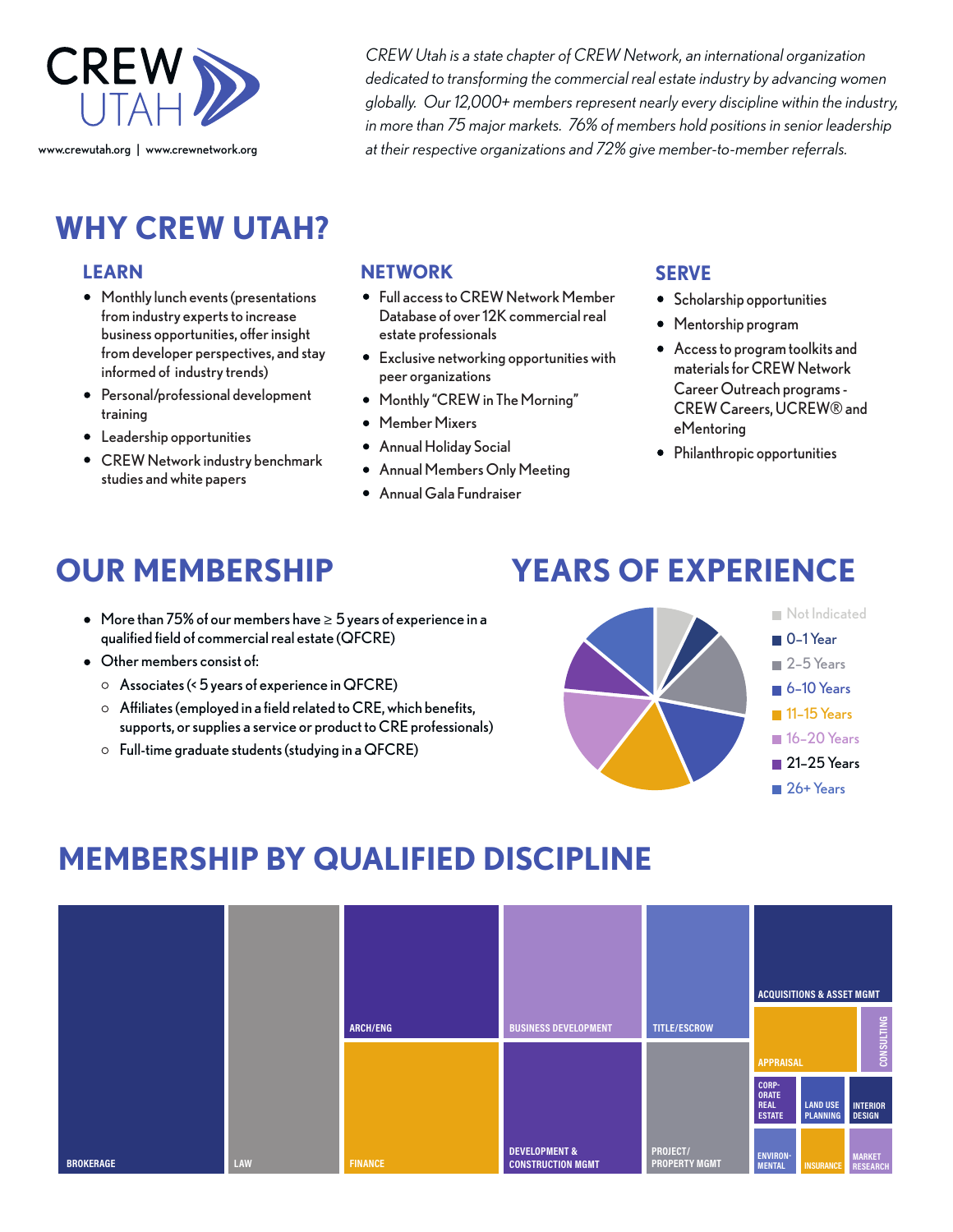## Annual Sponsorship

TRANSFORMING THE COMMERCIAL REAL ESTATE INDUSTRY BY ADVANCING WOMEN GLOBALLY



www.crewutah.org | www.crewnetwork.org



## **SPONSORSHIP HAS ITS BENEFITS!**

*WE OFFER A VARIETY OF SPONSORSHIP PACKAGES TAILORED TO SUIT YOUR NEEDS:*

| <b>2022 ANNUAL CHAPTER SPONSOR</b>                                                                                                                       | <b>DIAMOND</b><br>\$7,500                  | <b>PLATINUM</b><br>\$5,000 | <b>GOLD</b><br>\$3,000 | <b>SILVER</b><br>\$2.000 |  |
|----------------------------------------------------------------------------------------------------------------------------------------------------------|--------------------------------------------|----------------------------|------------------------|--------------------------|--|
| Spotlight at one CREW Utah Monthly event (speaking opportunity, visual aids, display table)                                                              | $\checkmark$                               | $\checkmark$               | $\checkmark$           |                          |  |
| Company logo in CREW Utah weekly eBlast                                                                                                                  | $\overline{\mathcal{N}}^*$                 | $\checkmark$               |                        |                          |  |
| Verbal recognition at monthly lunch programs                                                                                                             |                                            | $\checkmark$               |                        |                          |  |
| Link to company website from CREW Utah website homepage                                                                                                  | $\checkmark$<br>$\overline{\mathcal{N}}^*$ | $\checkmark$               |                        |                          |  |
| Company logo on CREW Utah website sponsor page                                                                                                           |                                            | $\checkmark$               | $\checkmark$           | $\checkmark$             |  |
| Recognition at all CREW Utah Events (sponsor banner, table signs)                                                                                        | $\checkmark^*$                             | $\checkmark$               | $\checkmark$           | $\checkmark$             |  |
| Registration to CREW Network National Convention (\$1,020 value)                                                                                         | 1                                          | 1                          |                        |                          |  |
| CREW Utah memberships (includes benefits at local and national level) (average value \$395 each)                                                         | 3                                          | $\overline{2}$             | 1                      | 1                        |  |
| Admission to CREW Utah lunch events (value \$30 each)                                                                                                    | 16                                         | 12                         | 10                     | 7                        |  |
| Annual Gala Fundraiser Tickets (average value \$100 each)                                                                                                | $\mathbf 2$                                | 1                          |                        |                          |  |
| *Exclusive lunch spotlight/prominent logo placement                                                                                                      |                                            |                            |                        |                          |  |
| <b>ENHANCEMENT PACKAGE FOR CHAPTER SPONSORS ONLY</b><br>SEE BELOW FOR BENEFITS<br>CHAPTER SPONSORS SAVE OVER 20% WHEN SUPPORTING CREW UTAH'S ANNUAL GALA |                                            |                            |                        |                          |  |
| ADD Marquee Level sponsorship for Annual Gala Fundraiser (Limit 4)                                                                                       | \$4,000                                    |                            |                        |                          |  |
| ADD Platinum Level sponsorship for Annual Gala Fundraiser                                                                                                | \$2,500                                    |                            |                        |                          |  |
| ADD Gold Level sponsorship for Annual Gala Fundraiser                                                                                                    | \$1,500                                    |                            |                        |                          |  |
| ADD Silver Level sponsorship for Annual Gala Fundraiser                                                                                                  | \$750                                      |                            |                        |                          |  |
| <b>ANNUAL GALA FUNDRAISER</b><br>PRICING FOR NON-CHAPTER SPONSORS                                                                                        | (LIMIT 4)<br><b>MARQUEE</b><br>\$5,000     | <b>PLATINUM</b><br>\$3,000 | <b>GOID</b><br>\$2,000 | <b>SILVER</b><br>\$1.000 |  |
| Event tickets (average value \$100 each)                                                                                                                 | 18                                         | 9                          | 4                      | $\mathbf{2}$             |  |
| Link to company website from CREW Utah Gala webpage                                                                                                      | $\checkmark$                               |                            |                        |                          |  |
| Spotlight at event (speaking opportunity)                                                                                                                | $\checkmark$                               |                            |                        |                          |  |
| Exhibitor table                                                                                                                                          | $\checkmark$                               |                            |                        |                          |  |
| Opportuntiy to provide 60 second advertisement video to be displayed at event                                                                            | $\checkmark$                               |                            |                        |                          |  |
| Company logo on event promotional materials and invitations                                                                                              | $\overline{\mathsf{v}^*}$                  | $\checkmark$               |                        |                          |  |
| Company logo on the CREW Utah Gala webpage                                                                                                               | $\overline{\mathsf{v}^*}$                  | $\checkmark$               | $\checkmark$           | $\checkmark$             |  |
| Verbal recognition at event                                                                                                                              | $\checkmark$                               | $\checkmark$               | $\checkmark$           | $\checkmark$             |  |
| Opportunity to contribute to swag bag                                                                                                                    | $\checkmark$                               | $\checkmark$               | $\checkmark$           | $\checkmark$             |  |
| Company branding at the Beverage Counter                                                                                                                 |                                            |                            | $\checkmark$           |                          |  |
| Company branding at Gala Event                                                                                                                           | $\checkmark$                               | $\checkmark$               | $\checkmark$           | $\checkmark$             |  |

*\*Prominent logo placement Additional Gala Sponsorship Opportunities to Follow*